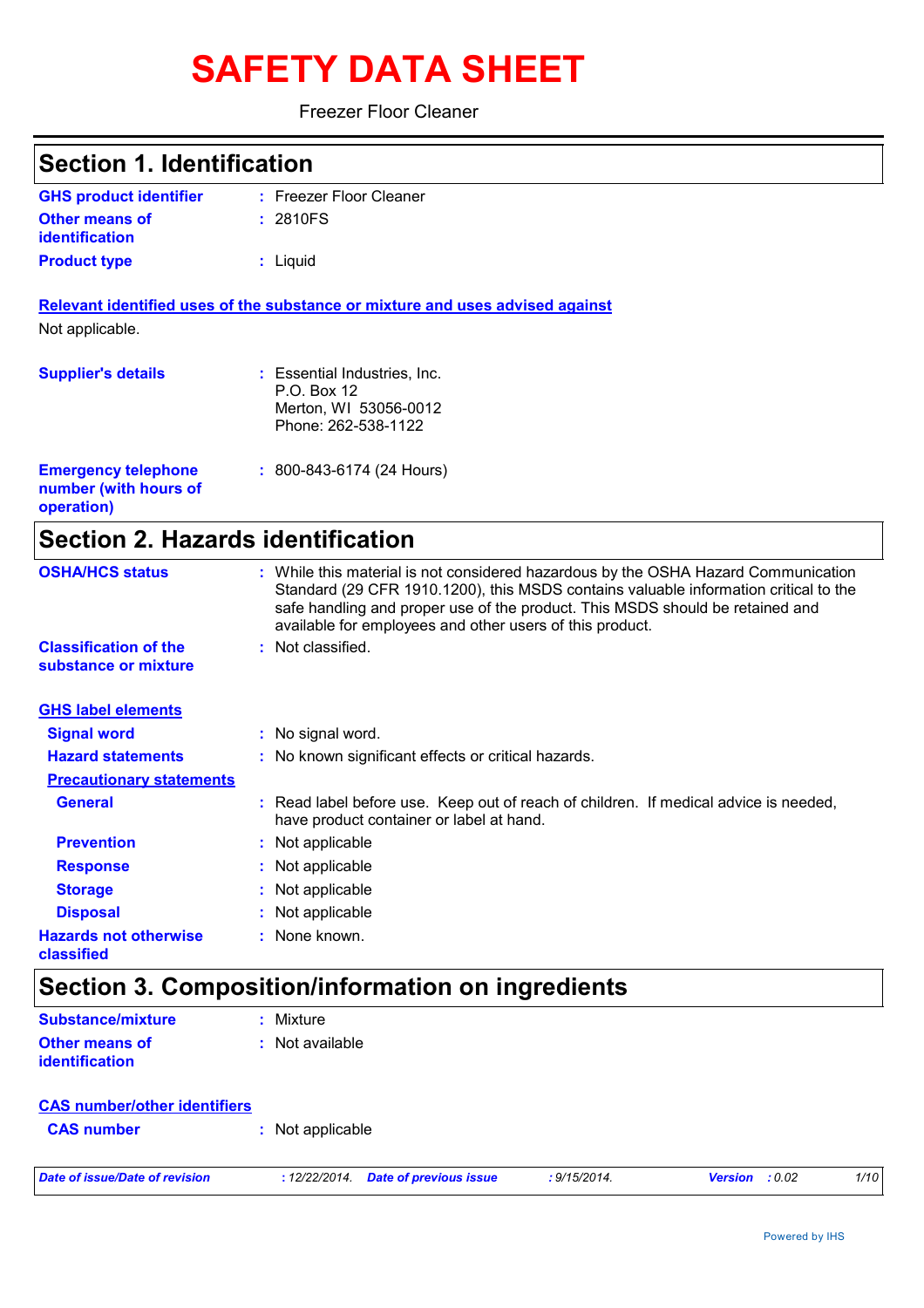# **Section 3. Composition/information on ingredients**

|  | <b>Product code</b> |
|--|---------------------|
|  |                     |

**Product code :** 2810FS

| <b>Ingredient name</b>               | $\frac{9}{6}$ | <b>CAS number</b> |
|--------------------------------------|---------------|-------------------|
| 2-butoxyethanol                      | $1 - 5$       | 111-76-2          |
| 4-Nonylphenol, branched, ethoxylated | $1 - 5$       | 127087-87-0       |

Any concentration shown as a range is to protect confidentiality or is due to batch variation.

**There are no additional ingredients present which, within the current knowledge of the supplier and in the concentrations applicable, are classified as hazardous to health or the environment and hence require reporting in this section.**

**Occupational exposure limits, if available, are listed in Section 8.**

## **Section 4. First aid measures**

## **Description of necessary first aid measures**

| Eye contact         | : Immediately flush eyes with plenty of water, occasionally lifting the upper and lower<br>eyelids. Check for and remove any contact lenses. Get medical attention if irritation<br>occurs.                                                                                                                                                            |
|---------------------|--------------------------------------------------------------------------------------------------------------------------------------------------------------------------------------------------------------------------------------------------------------------------------------------------------------------------------------------------------|
| <b>Inhalation</b>   | : Remove victim to fresh air and keep at rest in a position comfortable for breathing. Get<br>medical attention if symptoms occur.                                                                                                                                                                                                                     |
| <b>Skin contact</b> | : Flush contaminated skin with plenty of water. Remove contaminated clothing and<br>shoes. Get medical attention if symptoms occur.                                                                                                                                                                                                                    |
| <b>Ingestion</b>    | : Wash out mouth with water. Remove victim to fresh air and keep at rest in a position<br>comfortable for breathing. If material has been swallowed and the exposed person is<br>conscious, give small quantities of water to drink. Do not induce vomiting unless<br>directed to do so by medical personnel. Get medical attention if symptoms occur. |

## **Most important symptoms/effects, acute and delayed**

| <b>Potential acute health effects</b> |                                                                                                                                |
|---------------------------------------|--------------------------------------------------------------------------------------------------------------------------------|
| <b>Eye contact</b>                    | : No known significant effects or critical hazards.                                                                            |
| <b>Inhalation</b>                     | : No known significant effects or critical hazards.                                                                            |
| <b>Skin contact</b>                   | : No known significant effects or critical hazards.                                                                            |
| <b>Ingestion</b>                      | : No known significant effects or critical hazards.                                                                            |
| <b>Over-exposure signs/symptoms</b>   |                                                                                                                                |
| Eye contact                           | : No specific data.                                                                                                            |
| <b>Inhalation</b>                     | : No specific data.                                                                                                            |
| <b>Skin contact</b>                   | : No specific data.                                                                                                            |
| <b>Ingestion</b>                      | : No specific data.                                                                                                            |
|                                       | Indication of immediate medical attention and special treatment needed, if necessary                                           |
| <b>Notes to physician</b>             | : Treat symptomatically. Contact poison treatment specialist immediately if large<br>quantities have been ingested or inhaled. |
| <b>Specific treatments</b>            | : No specific treatment.                                                                                                       |
| <b>Protection of first-aiders</b>     | : No action shall be taken involving any personal risk or without suitable training.                                           |

### **See toxicological information (Section 11)**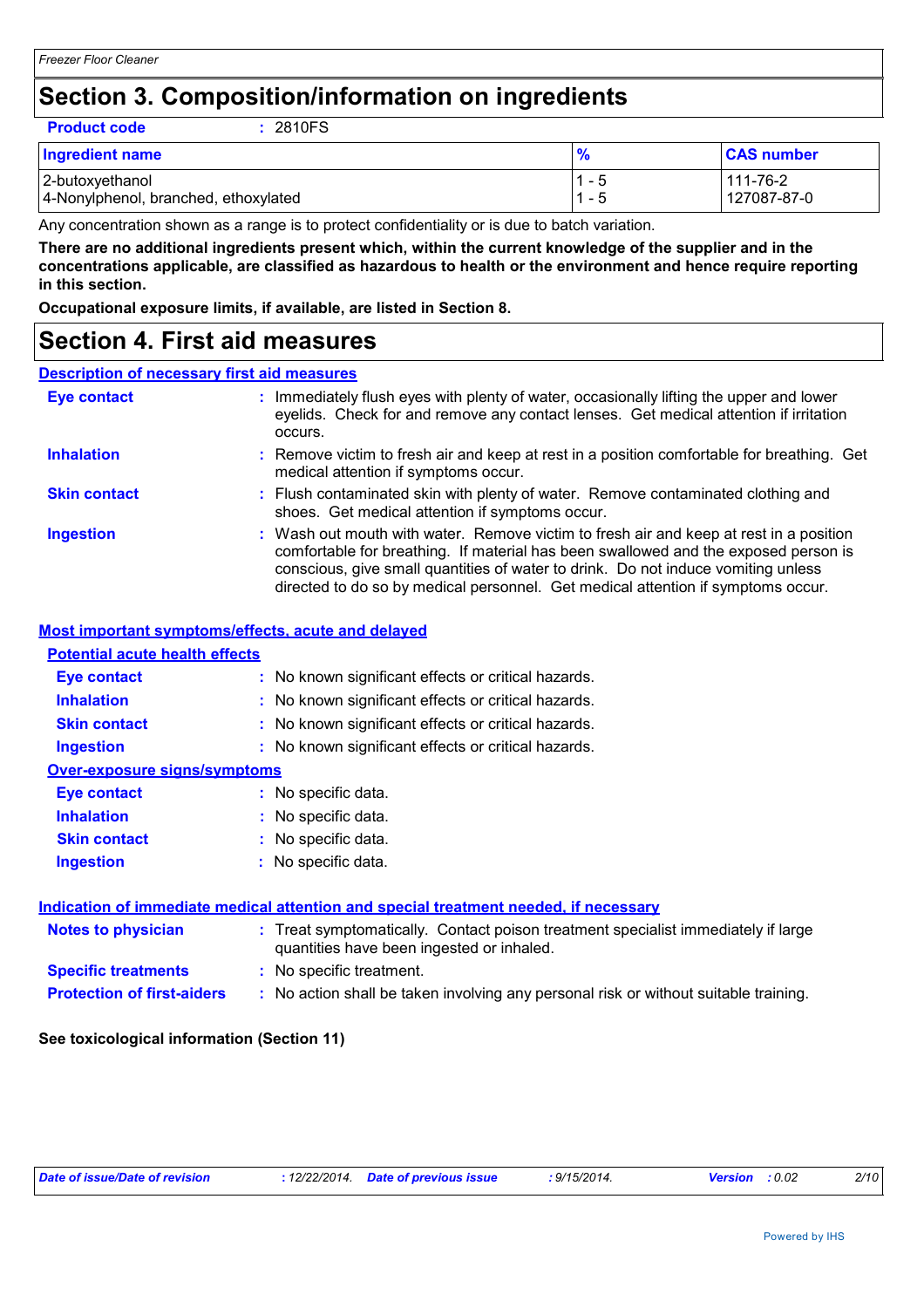# **Section 5. Fire-fighting measures**

| <b>Extinguishing media</b>                               |                                                                                                                                                                                                     |
|----------------------------------------------------------|-----------------------------------------------------------------------------------------------------------------------------------------------------------------------------------------------------|
| <b>Suitable extinguishing</b><br>media                   | : Use an extinguishing agent suitable for the surrounding fire.                                                                                                                                     |
| <b>Unsuitable extinguishing</b><br>media                 | : None known.                                                                                                                                                                                       |
| <b>Specific hazards arising</b><br>from the chemical     | : In a fire or if heated, a pressure increase will occur and the container may burst.                                                                                                               |
| <b>Hazardous thermal</b><br>decomposition products       | : Decomposition products may include the following materials:<br>carbon dioxide<br>carbon monoxide                                                                                                  |
| <b>Special protective actions</b><br>for fire-fighters   | : Promptly isolate the scene by removing all persons from the vicinity of the incident if<br>there is a fire. No action shall be taken involving any personal risk or without suitable<br>training. |
| <b>Special protective</b><br>equipment for fire-fighters | : Fire-fighters should wear appropriate protective equipment and self-contained breathing<br>apparatus (SCBA) with a full face-piece operated in positive pressure mode.                            |

## **Section 6. Accidental release measures**

|                                  | <b>Personal precautions, protective equipment and emergency procedures</b>                                                                                                                                                                                                                                                                                                                                                                                                                                                                                                               |  |  |  |  |
|----------------------------------|------------------------------------------------------------------------------------------------------------------------------------------------------------------------------------------------------------------------------------------------------------------------------------------------------------------------------------------------------------------------------------------------------------------------------------------------------------------------------------------------------------------------------------------------------------------------------------------|--|--|--|--|
| For non-emergency<br>personnel   | : No action shall be taken involving any personal risk or without suitable training.<br>Evacuate surrounding areas. Keep unnecessary and unprotected personnel from<br>entering. Do not touch or walk through spilled material. Put on appropriate personal<br>protective equipment.                                                                                                                                                                                                                                                                                                     |  |  |  |  |
|                                  | For emergency responders : If specialised clothing is required to deal with the spillage, take note of any information<br>in Section 8 on suitable and unsuitable materials. See also the information in "For non-<br>emergency personnel".                                                                                                                                                                                                                                                                                                                                              |  |  |  |  |
| <b>Environmental precautions</b> | : Avoid dispersal of spilled material and runoff and contact with soil, waterways, drains<br>and sewers. Inform the relevant authorities if the product has caused environmental<br>pollution (sewers, waterways, soil or air).                                                                                                                                                                                                                                                                                                                                                          |  |  |  |  |
|                                  | Methods and materials for containment and cleaning up                                                                                                                                                                                                                                                                                                                                                                                                                                                                                                                                    |  |  |  |  |
| <b>Small spill</b>               | : Stop leak if without risk. Move containers from spill area. Dilute with water and mop up<br>if water-soluble. Alternatively, or if water-insoluble, absorb with an inert dry material and<br>place in an appropriate waste disposal container. Dispose of via a licensed waste<br>disposal contractor.                                                                                                                                                                                                                                                                                 |  |  |  |  |
| <b>Large spill</b>               | Stop leak if without risk. Move containers from spill area. Prevent entry into sewers,<br>water courses, basements or confined areas. Wash spillages into an effluent treatment<br>plant or proceed as follows. Contain and collect spillage with non-combustible,<br>absorbent material e.g. sand, earth, vermiculite or diatomaceous earth and place in<br>container for disposal according to local regulations (see Section 13). Dispose of via a<br>licensed waste disposal contractor. Note: see Section 1 for emergency contact<br>information and Section 13 for waste disposal. |  |  |  |  |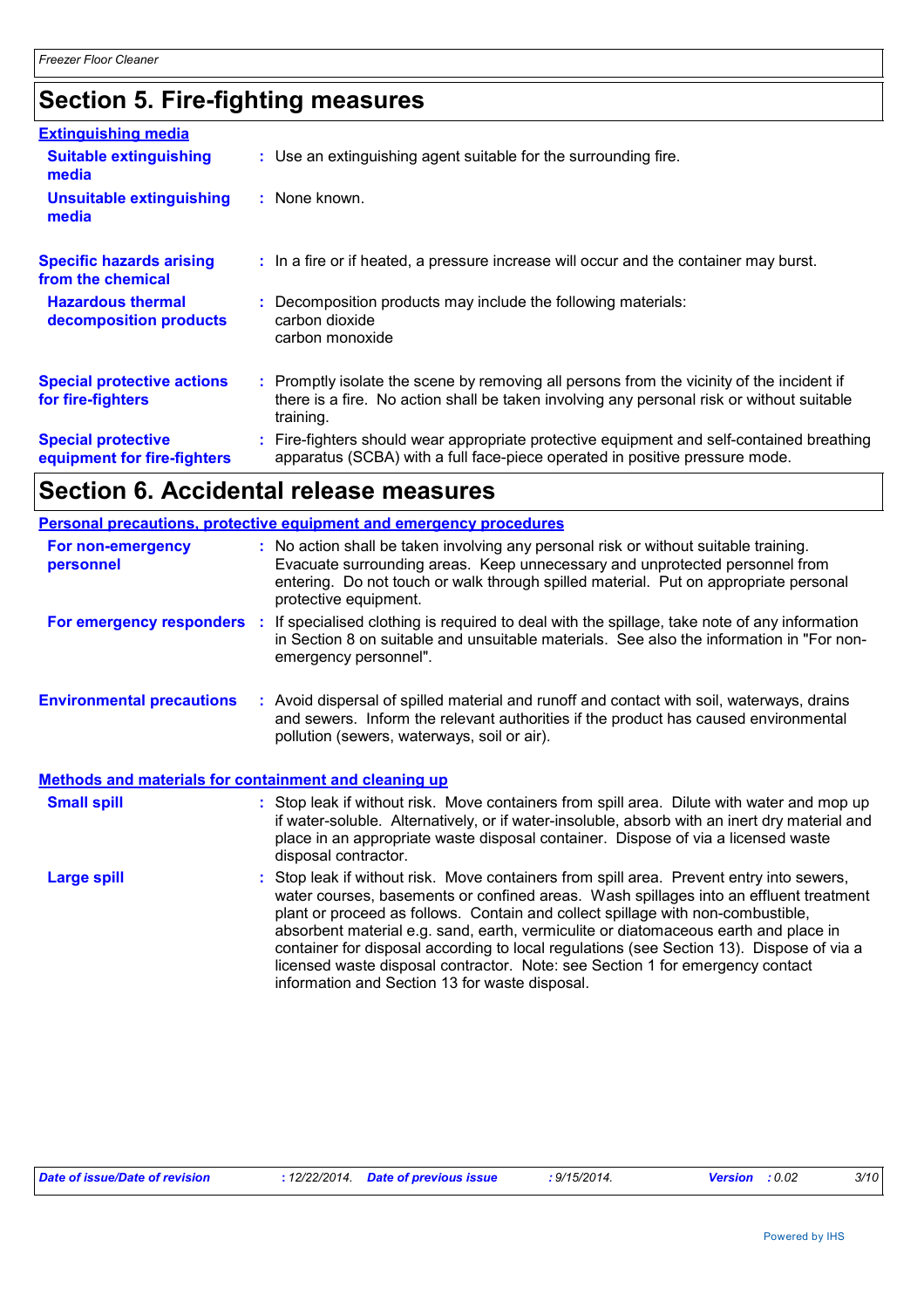# **Section 7. Handling and storage**

| <b>Precautions for safe handling</b>                                             |                                                                                                                                                                                                                                                                                                                                                                                                                                                                                              |
|----------------------------------------------------------------------------------|----------------------------------------------------------------------------------------------------------------------------------------------------------------------------------------------------------------------------------------------------------------------------------------------------------------------------------------------------------------------------------------------------------------------------------------------------------------------------------------------|
| <b>Protective measures</b>                                                       | : Put on appropriate personal protective equipment (see Section 8).                                                                                                                                                                                                                                                                                                                                                                                                                          |
| <b>Advice on general</b><br>occupational hygiene                                 | : Eating, drinking and smoking should be prohibited in areas where this material is<br>handled, stored and processed. Workers should wash hands and face before eating,<br>drinking and smoking. Remove contaminated clothing and protective equipment before<br>entering eating areas. See also Section 8 for additional information on hygiene<br>measures.                                                                                                                                |
| <b>Conditions for safe storage,</b><br>including any<br><b>incompatibilities</b> | : Store in accordance with local regulations. Store in original container protected from<br>direct sunlight in a dry, cool and well-ventilated area, away from incompatible materials<br>and food and drink. Keep container tightly closed and sealed until ready for use.<br>Containers that have been opened must be carefully resealed and kept upright to<br>prevent leakage. Do not store in unlabeled containers. Use appropriate containment to<br>avoid environmental contamination. |

# **Section 8. Exposure controls/personal protection**

## **Control parameters**

## **Occupational exposure limits**

| <b>Ingredient name</b> | <b>Exposure limits</b>                                                                                                                                                                                                                                                                                                                                                                                                                                       |
|------------------------|--------------------------------------------------------------------------------------------------------------------------------------------------------------------------------------------------------------------------------------------------------------------------------------------------------------------------------------------------------------------------------------------------------------------------------------------------------------|
| 2-butoxyethanol        | ACGIH TLV (United States, 6/2013).<br>TWA: 20 ppm 8 hours.<br>OSHA PEL 1989 (United States, 3/1989).<br>Absorbed through skin.<br>TWA: 25 ppm 8 hours.<br>TWA: 120 mg/m <sup>3</sup> 8 hours.<br>NIOSH REL (United States, 10/2013).<br>Absorbed through skin.<br>TWA: 5 ppm 10 hours.<br>TWA: $24 \text{ mg/m}^3$ 10 hours.<br>OSHA PEL (United States, 2/2013).<br>Absorbed through skin.<br>TWA: 50 ppm 8 hours.<br>TWA: $240$ mg/m <sup>3</sup> 8 hours. |

| <b>Appropriate engineering</b><br><b>controls</b> | : Good general ventilation should be sufficient to control worker exposure to airborne<br>contaminants.                                                                                                                                                                                                                                                                                           |
|---------------------------------------------------|---------------------------------------------------------------------------------------------------------------------------------------------------------------------------------------------------------------------------------------------------------------------------------------------------------------------------------------------------------------------------------------------------|
| <b>Environmental exposure</b><br>controls         | : Emissions from ventilation or work process equipment should be checked to ensure<br>they comply with the requirements of environmental protection legislation. In some<br>cases, fume scrubbers, filters or engineering modifications to the process equipment<br>will be necessary to reduce emissions to acceptable levels.                                                                   |
| <b>Individual protection measures</b>             |                                                                                                                                                                                                                                                                                                                                                                                                   |
| <b>Hygiene measures</b>                           | : Wash hands, forearms and face thoroughly after handling chemical products, before<br>eating, smoking and using the lavatory and at the end of the working period.<br>Appropriate techniques should be used to remove potentially contaminated clothing.<br>Wash contaminated clothing before reusing. Ensure that eyewash stations and safety<br>showers are close to the workstation location. |
| <b>Eye/face protection</b>                        | : Safety eyewear complying with an approved standard should be used when a risk<br>assessment indicates this is necessary to avoid exposure to liquid splashes, mists,<br>gases or dusts. If contact is possible, the following protection should be worn, unless<br>the assessment indicates a higher degree of protection: safety glasses with side-<br>shields.                                |
| Date of issue/Date of revision                    | : 9/15/2014.<br>: 12/22/2014.<br><b>Date of previous issue</b><br><b>Version</b> : 0.02<br>4/10                                                                                                                                                                                                                                                                                                   |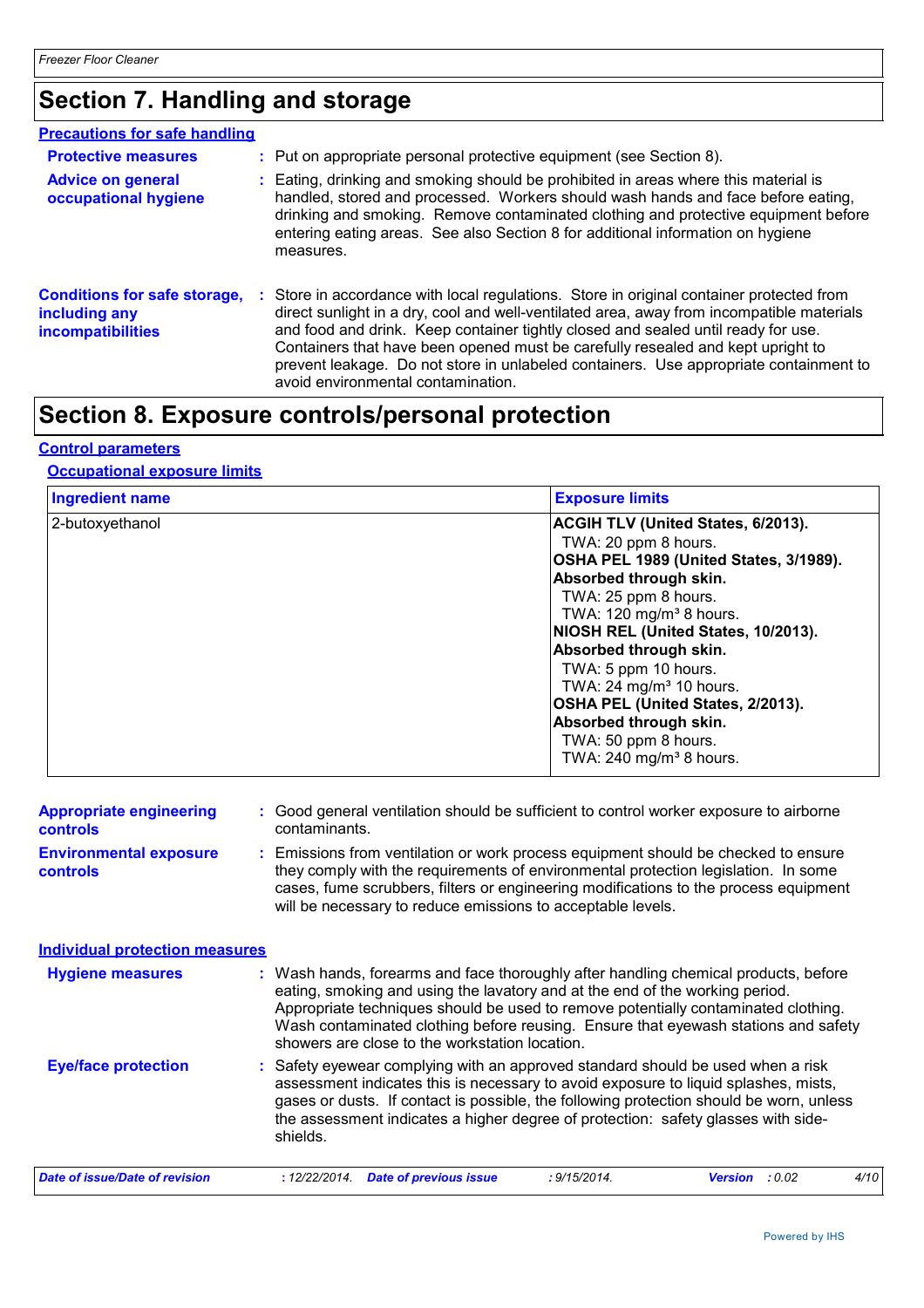# **Section 8. Exposure controls/personal protection**

| <b>Skin protection</b>        |                                                                                                                                                                                                                                                                                                                            |
|-------------------------------|----------------------------------------------------------------------------------------------------------------------------------------------------------------------------------------------------------------------------------------------------------------------------------------------------------------------------|
| <b>Hand protection</b>        | : Chemical-resistant, impervious gloves complying with an approved standard should be<br>worn at all times when handling chemical products if a risk assessment indicates this is<br>necessary.                                                                                                                            |
| <b>Body protection</b>        | : Personal protective equipment for the body should be selected based on the task being<br>performed and the risks involved and should be approved by a specialist before<br>handling this product.                                                                                                                        |
| <b>Other skin protection</b>  | : Appropriate footwear and any additional skin protection measures should be selected<br>based on the task being performed and the risks involved and should be approved by a<br>specialist before handling this product.                                                                                                  |
| <b>Respiratory protection</b> | : Use a properly fitted, air-purifying or air-fed respirator complying with an approved<br>standard if a risk assessment indicates this is necessary. Respirator selection must be<br>based on known or anticipated exposure levels, the hazards of the product and the safe<br>working limits of the selected respirator. |

# **Section 9. Physical and chemical properties**

| <b>Appearance</b>                                 |                                                                                                                                                 |
|---------------------------------------------------|-------------------------------------------------------------------------------------------------------------------------------------------------|
| <b>Physical state</b>                             | : Liquid                                                                                                                                        |
| <b>Color</b>                                      | : Colorless                                                                                                                                     |
| <b>Odor</b>                                       | Bland                                                                                                                                           |
| <b>Odor threshold</b>                             | : Not available                                                                                                                                 |
| pH                                                | $: 10.7$ to 11.7                                                                                                                                |
| <b>Melting point</b>                              | : $0^{\circ}$ C (32 $^{\circ}$ F)                                                                                                               |
| <b>Boiling point</b>                              | : $100^{\circ}$ C (212 $^{\circ}$ F)                                                                                                            |
| <b>Flash point</b>                                | : Closed cup: >93.334°C (>200°F)                                                                                                                |
| <b>Evaporation rate</b>                           | : Not available                                                                                                                                 |
| <b>Flammability (solid, gas)</b>                  | : Not available                                                                                                                                 |
| Lower and upper explosive<br>(flammable) limits   | : Not available                                                                                                                                 |
| <b>Vapor pressure</b>                             | $:$ <4 kPa (<30 mm Hg) [room temperature]                                                                                                       |
| <b>Vapor density</b>                              | : <1 [Air = 1]                                                                                                                                  |
| <b>Specific gravity</b>                           | : $1.03$ g/cm <sup>3</sup>                                                                                                                      |
| <b>Solubility</b>                                 | : Not available                                                                                                                                 |
| <b>Partition coefficient: n-</b><br>octanol/water | : Not available                                                                                                                                 |
| <b>Auto-ignition temperature</b>                  | : Not available                                                                                                                                 |
| <b>Viscosity</b>                                  | : Not available                                                                                                                                 |
| <b>VOC content</b>                                | : 45%                                                                                                                                           |
|                                                   | VOCs are calculated following the requirements under 40 CFR, Part 59, Subpart C for Consumer Products and Subpart D for Architectural Coatings. |

# **Section 10. Stability and reactivity**

| <b>Reactivity</b>                                   | : No specific test data related to reactivity available for this product or its ingredients. |              |                       |      |  |
|-----------------------------------------------------|----------------------------------------------------------------------------------------------|--------------|-----------------------|------|--|
| <b>Chemical stability</b>                           | : The product is stable.                                                                     |              |                       |      |  |
| <b>Possibility of hazardous</b><br><b>reactions</b> | : Under normal conditions of storage and use, hazardous reactions will not occur.            |              |                       |      |  |
| Date of issue/Date of revision                      | Date of previous issue<br>: 12/22/2014.                                                      | : 9/15/2014. | <b>Version</b> : 0.02 | 5/10 |  |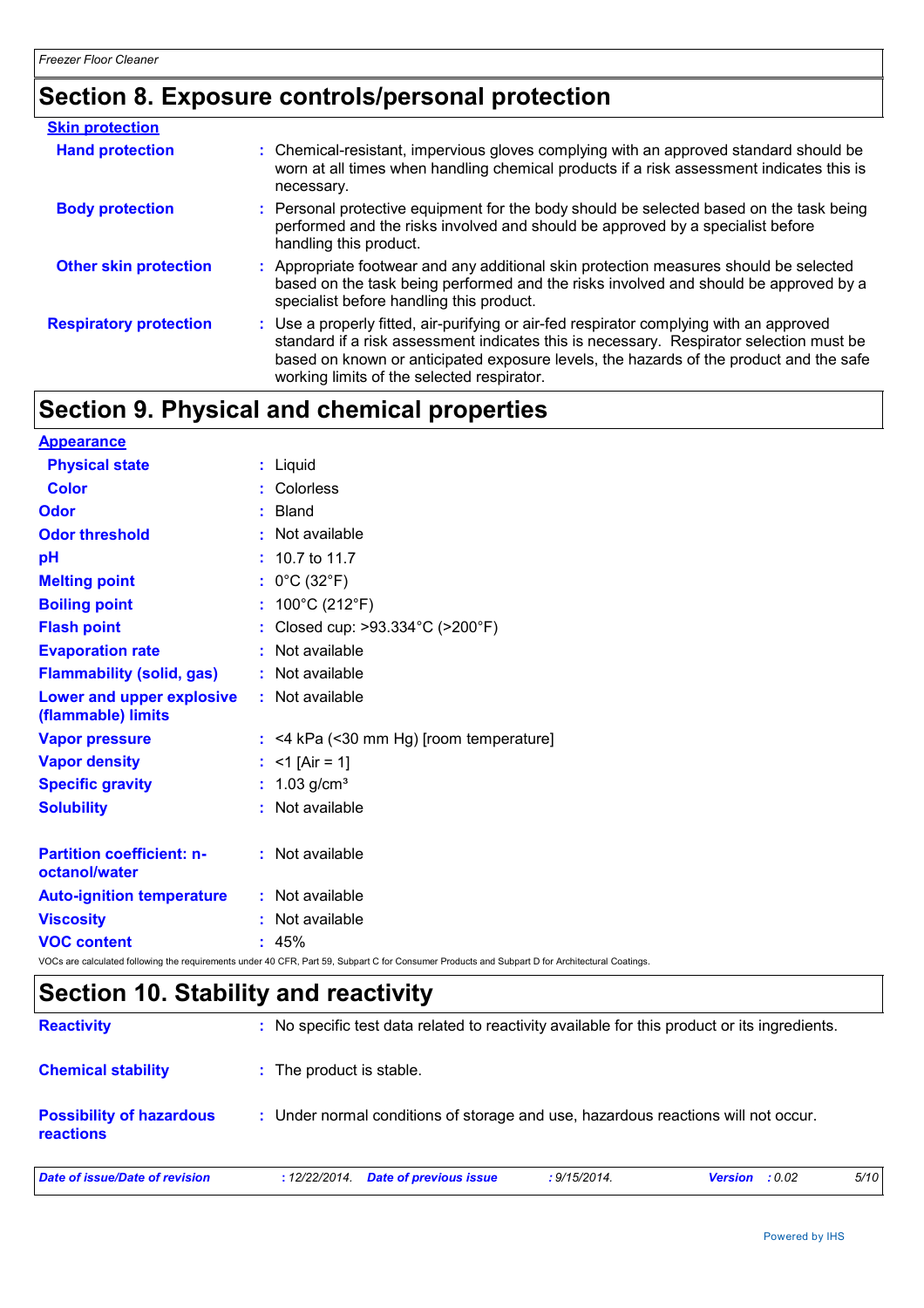# **Section 10. Stability and reactivity**

| <b>Conditions to avoid</b> | : No specific data. |
|----------------------------|---------------------|
|----------------------------|---------------------|

#### : No specific data. **Incompatible materials :**

**Hazardous decomposition products** Under normal conditions of storage and use, hazardous decomposition products should **:** not be produced.

## **Section 11. Toxicological information**

## **Information on toxicological effects**

**Acute toxicity**

| <b>Product/ingredient name</b>          | <b>Result</b> | <b>Species</b> | <b>Dose</b> | <b>Exposure</b> |
|-----------------------------------------|---------------|----------------|-------------|-----------------|
| 2-butoxyethanol                         | ILD50 Dermal  | Rat            | >2000 mg/kg |                 |
|                                         | ILD50 Oral    | Rat            | 1300 mg/kg  |                 |
| 4-Nonylphenol, branched,<br>ethoxylated | ILD50 Dermal  | Rabbit         | 2830 mg/kg  |                 |
|                                         | LD50 Oral     | Rat            | 1410 mg/kg  |                 |

### **Irritation/Corrosion**

| <b>Product/ingredient name</b> | <b>Result</b>            | <b>Species</b> | <b>Score</b> | <b>Exposure</b>            | <b>Observation</b> |
|--------------------------------|--------------------------|----------------|--------------|----------------------------|--------------------|
| 2-butoxyethanol                | Eyes - Moderate irritant | Rabbit         |              | 24 hours 100<br>milligrams |                    |
|                                | Eyes - Severe irritant   | Rabbit         |              | 100<br>milligrams          |                    |
|                                | l Skin - Mild irritant   | Rabbit         |              | 500<br>milligrams          |                    |

## **Sensitization**

Not available.

### **Mutagenicity**

Not available.

### **Carcinogenicity**

Not available.

### **Classification**

| <b>Product/ingredient name OSHA</b> | <b>IARC</b> |  |
|-------------------------------------|-------------|--|
| 2-butoxyethanol                     |             |  |

### **Reproductive toxicity**

Not available.

## **Teratogenicity**

Not available.

## **Specific target organ toxicity (single exposure)**

Not available.

## **Specific target organ toxicity (repeated exposure)**

Not available.

## **Aspiration hazard**

Not available.

| Date of issue/Date of revision | : 12/22/2014. Date of previous issue | ·9/15/2014. | <b>Version</b> : 0.02 |  | 6/10 |
|--------------------------------|--------------------------------------|-------------|-----------------------|--|------|
|--------------------------------|--------------------------------------|-------------|-----------------------|--|------|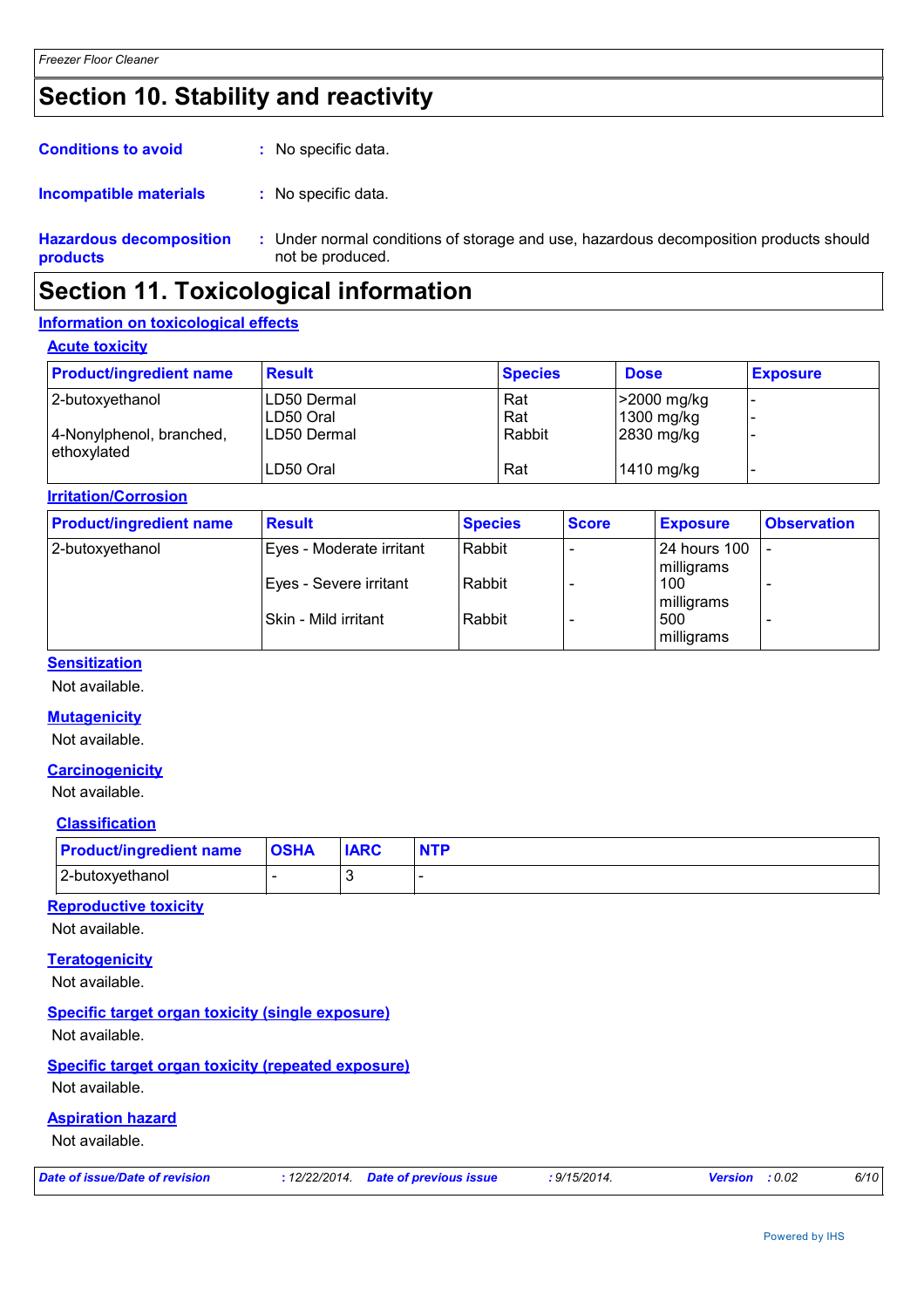# **Section 11. Toxicological information**

| <b>Information on the likely</b><br>routes of exposure | : Not available                                     |
|--------------------------------------------------------|-----------------------------------------------------|
| <b>Potential acute health effects</b>                  |                                                     |
| <b>Eye contact</b>                                     | : No known significant effects or critical hazards. |
| <b>Inhalation</b>                                      | : No known significant effects or critical hazards. |
| <b>Skin contact</b>                                    | : No known significant effects or critical hazards. |
| <b>Ingestion</b>                                       | : No known significant effects or critical hazards. |

## **Symptoms related to the physical, chemical and toxicological characteristics**

| <b>Eye contact</b>  | : No specific data.   |
|---------------------|-----------------------|
| <b>Inhalation</b>   | : No specific data.   |
| <b>Skin contact</b> | : No specific data.   |
| <b>Ingestion</b>    | $:$ No specific data. |

## **Delayed and immediate effects and also chronic effects from short and long term exposure**

| <b>Short term exposure</b>              |                 |
|-----------------------------------------|-----------------|
| <b>Potential immediate</b><br>effects   | : Not available |
| <b>Potential delayed effects</b>        | : Not available |
| Long term exposure                      |                 |
| <b>Potential immediate</b><br>effects   | : Not available |
| <b>Potential delayed effects</b>        | : Not available |
| <b>Potential chronic health effects</b> |                 |
| Not available.                          |                 |
|                                         |                 |

| <b>General</b>               | : No known significant effects or critical hazards. |
|------------------------------|-----------------------------------------------------|
| <b>Carcinogenicity</b>       | : No known significant effects or critical hazards. |
| <b>Mutagenicity</b>          | : No known significant effects or critical hazards. |
| <b>Teratogenicity</b>        | : No known significant effects or critical hazards. |
| <b>Developmental effects</b> | : No known significant effects or critical hazards. |
| <b>Fertility effects</b>     | : No known significant effects or critical hazards. |

## **Numerical measures of toxicity**

### **Acute toxicity estimates**

| Route  | <b>ATE value</b> |
|--------|------------------|
| Oral   | 20499.9 mg/kg    |
| Dermal | 194501.7 mg/kg   |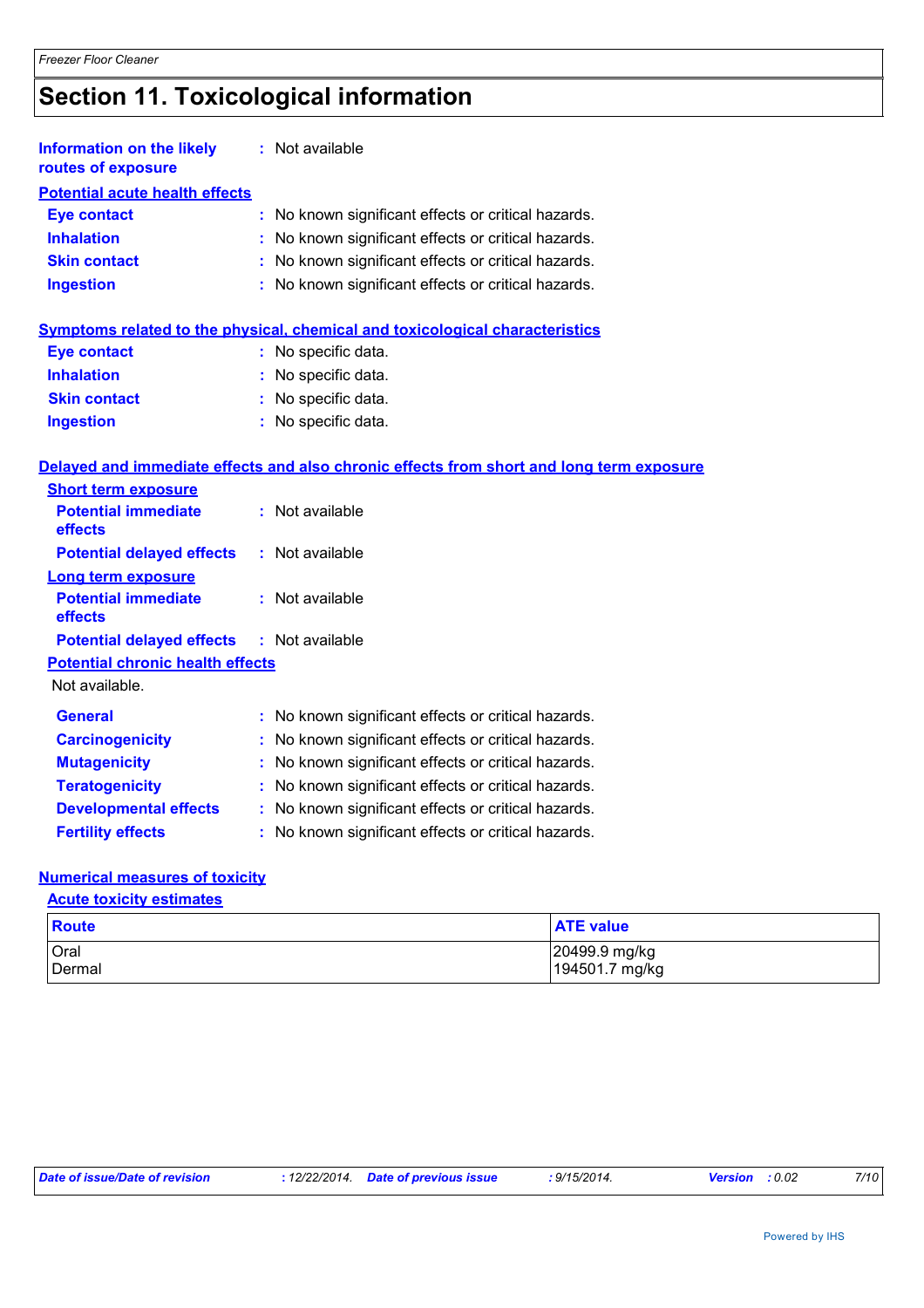# **Section 12. Ecological information**

### **Toxicity**

| <b>Product/ingredient name</b> | <b>Result</b>                        | <b>Species</b>                | <b>Exposure</b> |
|--------------------------------|--------------------------------------|-------------------------------|-----------------|
| 2-butoxyethanol                | Acute EC50 1000 mg/l Fresh water     | Daphnia - Daphnia magna       | 148 hours       |
|                                | Acute LC50 800000 µg/l Marine water  | Crustaceans - Crangon crangon | 48 hours        |
|                                | Acute LC50 1250000 µg/l Marine water | Fish - Menidia beryllina      | 96 hours        |

## **Persistence and degradability**

Not available.

## **Bioaccumulative potential**

| <b>Product/ingredient name</b> | $\mathsf{LogP}_\mathsf{ow}$ | <b>BCF</b> | <b>Potential</b> |
|--------------------------------|-----------------------------|------------|------------------|
| 2-butoxyethanol                | 0.81                        |            | low              |

## **Mobility in soil**

| <i></i>                     |                 |
|-----------------------------|-----------------|
| <b>Soil/water partition</b> | : Not available |
| <b>coefficient (Koc)</b>    |                 |

## **Other adverse effects** : No known significant effects or critical hazards.

## **Section 13. Disposal considerations**

The generation of waste should be avoided or minimized wherever possible. Disposal of this product, solutions and any by-products should at all times comply with the requirements of environmental protection and waste disposal legislation and any regional local authority requirements. Dispose of surplus and non-recyclable products via a licensed waste disposal contractor. Waste should not be disposed of untreated to the sewer unless fully compliant with the requirements of all authorities with jurisdiction. Waste packaging should be recycled. Incineration or landfill should only be considered when recycling is not feasible. This material and its container must be disposed of in a safe way. Empty containers or liners may retain some product residues. Avoid dispersal of spilled material and runoff and contact with soil, waterways, drains and sewers. **Disposal methods :**

## **Section 14. Transport information**

|                                       | <b>DOT Classification</b> | <b>IMDG</b>                                   | <b>IATA</b>                      |
|---------------------------------------|---------------------------|-----------------------------------------------|----------------------------------|
| <b>UN number</b>                      | Not regulated             | Not regulated                                 | Not regulated                    |
| <b>UN proper shipping</b><br>name     | $\overline{\phantom{a}}$  | $\overline{\phantom{0}}$                      | $\overline{\phantom{0}}$         |
| <b>Transport hazard</b><br>class(es)  | $\overline{\phantom{a}}$  | $\overline{\phantom{0}}$                      | $\qquad \qquad \blacksquare$     |
| <b>Packing group</b>                  | $\qquad \qquad$           | $\overline{\phantom{a}}$                      | $\qquad \qquad \blacksquare$     |
| <b>Environmental</b><br>hazards       | No.                       | No.                                           | No.                              |
| <b>Additional</b><br>information      |                           |                                               |                                  |
| <b>Date of issue/Date of revision</b> | : 12/22/2014.             | <b>Date of previous issue</b><br>: 9/15/2014. | 8/10<br><b>Version</b><br>: 0.02 |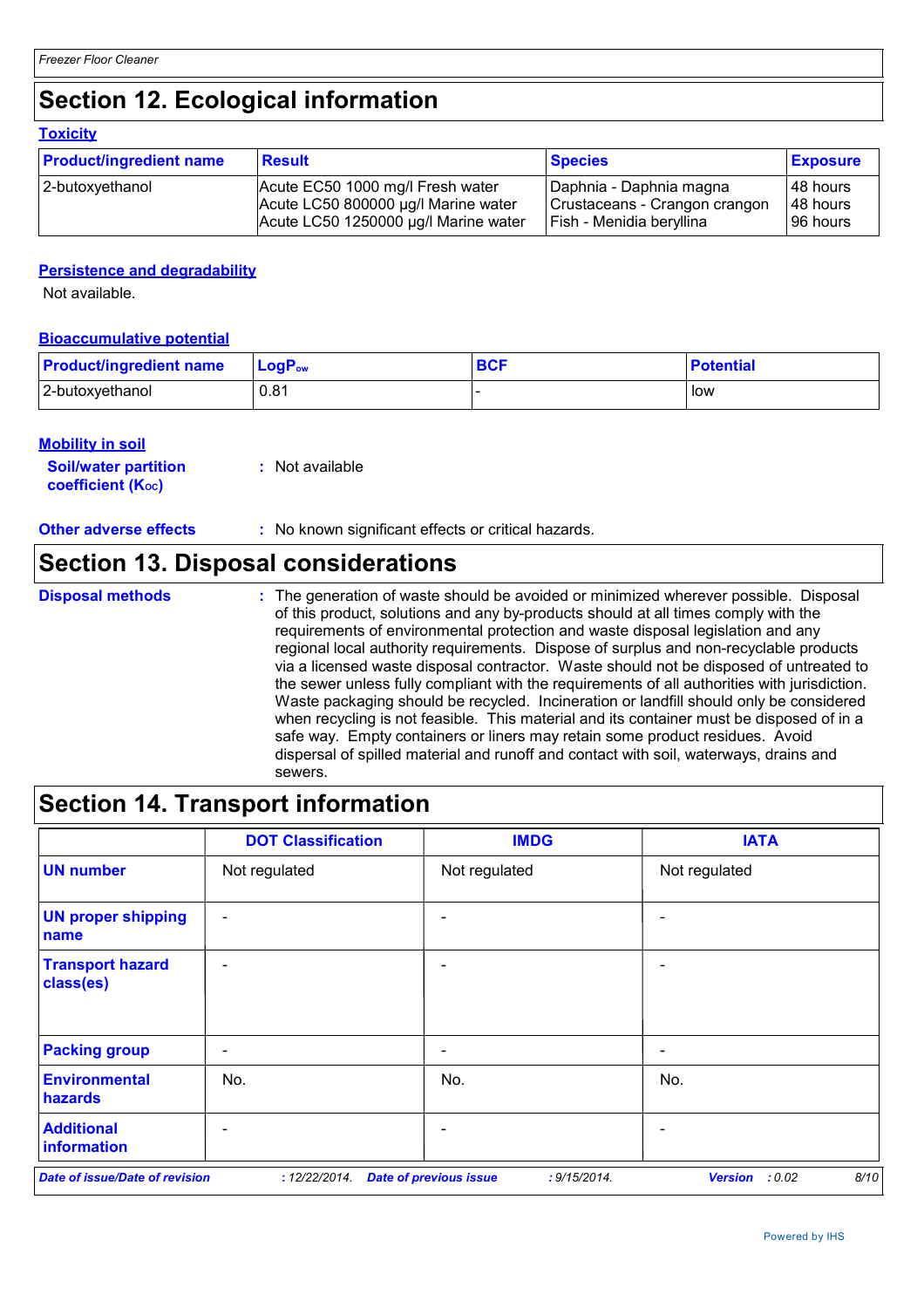## **Section 14. Transport information**

| Special precautions for user : Transport within user's premises: always transport in closed containers that are<br>upright and secure. Ensure that persons transporting the product know what to do in the<br>event of an accident or spillage. |  |
|-------------------------------------------------------------------------------------------------------------------------------------------------------------------------------------------------------------------------------------------------|--|
|                                                                                                                                                                                                                                                 |  |

**Transport in bulk according :** Not available. **to Annex II of MARPOL 73/78 and the IBC Code**

## **Section 15. Regulatory information**

**U.S. Federal regulations : United States inventory (TSCA 8b)**: All components are listed or exempted.

| <b>Clean Air Act Section 112</b> : Not listed |  |
|-----------------------------------------------|--|
| (b) Hazardous Air                             |  |
| <b>Pollutants (HAPS)</b>                      |  |

## **SARA 311/312**

**Classification :** Not applicable

**Composition/information on ingredients**

| <b>Name</b>                          | $\frac{9}{6}$ | <b>Fire</b>     | <b>Sudden</b><br>hazard release of<br><b>pressure</b> | <b>Reactive</b> | <b>Immediate</b><br>(acute)<br>health<br>hazard | <b>Delayed</b><br>(chronic)<br>health<br>hazard |
|--------------------------------------|---------------|-----------------|-------------------------------------------------------|-----------------|-------------------------------------------------|-------------------------------------------------|
| 2-butoxyethanol                      | - 5           | Yes.            | No.                                                   | No.             | Yes.                                            | No.                                             |
| 4-Nonylphenol, branched, ethoxylated | - 5           | IN <sub>o</sub> | No.                                                   | No.             | Yes.                                            | No.                                             |

### **SARA 313**

|                                           | <b>Product name</b> | <b>CAS number</b> | $\frac{9}{6}$ |
|-------------------------------------------|---------------------|-------------------|---------------|
| <b>Form R - Reporting</b><br>requirements | 2-butoxyethanol     | $111 - 76 - 2$    |               |

SARA 313 notifications must not be detached from the SDS and any copying and redistribution of the SDS shall include copying and redistribution of the notice attached to copies of the SDS subsequently redistributed.

#### **State regulations**

**International regulations**

**Canada inventory :** All components are listed or exempted.

## **Section 16. Other information**

#### **Hazardous Material Information System (U.S.A.)**



**Caution: HMIS® ratings are based on a 0-4 rating scale, with 0 representing minimal hazards or risks, and 4 representing significant hazards or risks Although HMIS® ratings are not required on SDSs under 29 CFR 1910. 1200, the preparer may choose to provide them. HMIS® ratings are to be used with a fully implemented HMIS® program. HMIS® is a registered mark of the National Paint & Coatings Association (NPCA). HMIS® materials may be purchased exclusively from J. J. Keller (800) 327-6868.**

**The customer is responsible for determining the PPE code for this material.**

**National Fire Protection Association (U.S.A.)**

| Date of issue/Date of revision | : 12/22/2014 Date of previous issue | : 9/15/2014. | <b>Version</b> : 0.02 | 9/10 |
|--------------------------------|-------------------------------------|--------------|-----------------------|------|
|                                |                                     |              |                       |      |